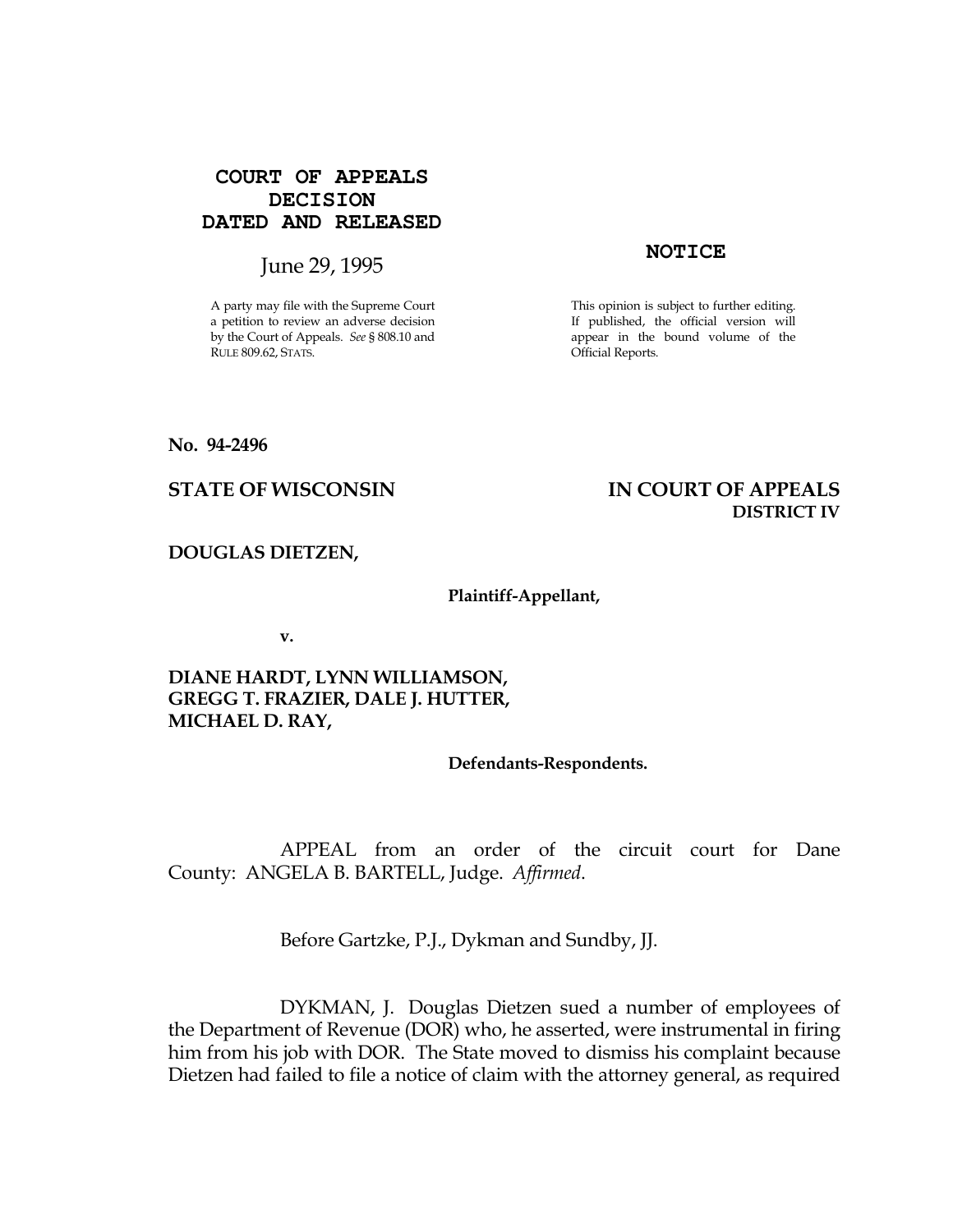by § 893.82(3), STATS. <sup>1</sup> The State filed affidavits in support of its motion, and also asserted that Dietzen's complaint failed to state a claim.

 The trial court granted the State's motion, concluding that Dietzen's failure to file a notice of claim was fatal as to his claim for damages, and that his claim for an injunction failed to state a claim upon which relief might be granted. We affirm for the same reasons.

 Because the State attached affidavits to its motion to dismiss, and the trial court did not exclude them, we treat the State's motion to dismiss as a motion for summary judgment. Section 802.06(3), STATS. Our review of the trial court's decision to grant summary judgment is *de novo*. Stann v. Waukesha County, 161 Wis.2d 808, 814, 468 N.W.2d 775, 778 (Ct. App. 1991). We follow the same methodology as the trial court. Universal Die & Stampings, Inc. v. Justus, 174 Wis.2d 556, 560, 497 N.W.2d 797, 799 (Ct. App. 1993). We first examine the complaint to determine if it states a claim, and then the answer to ascertain whether it presents a material issue of fact. Id. If they do, we then look to the moving party's affidavits to determine if a prima facie case for summary judgment has been established. Id. If it has, we then examine the

 $\overline{a}$ 

<sup>1</sup> Section 893.82(3), STATS., provides:

Except as provided in sub. (5m), no civil action or civil proceeding may be brought against any state officer, employe or agent for or on account of any act growing out of or committed in the course of the discharge of the officer's, employe's or agent's duties, and no civil action or civil proceeding may be brought against any nonprofit corporation operating a museum under a lease agreement with the state historical society, unless within 120 days of the event causing the injury, damage or death giving rise to the civil action or civil proceeding, the claimant in the action or proceeding serves upon the attorney general written notice of a claim stating the time, date, location and the circumstances of the event giving rise to the claim for the injury, damage or death and the names of persons involved, including the name of the state officer, employe or agent involved. A specific denial by the attorney general is not a condition precedent to bringing the civil action or civil proceeding.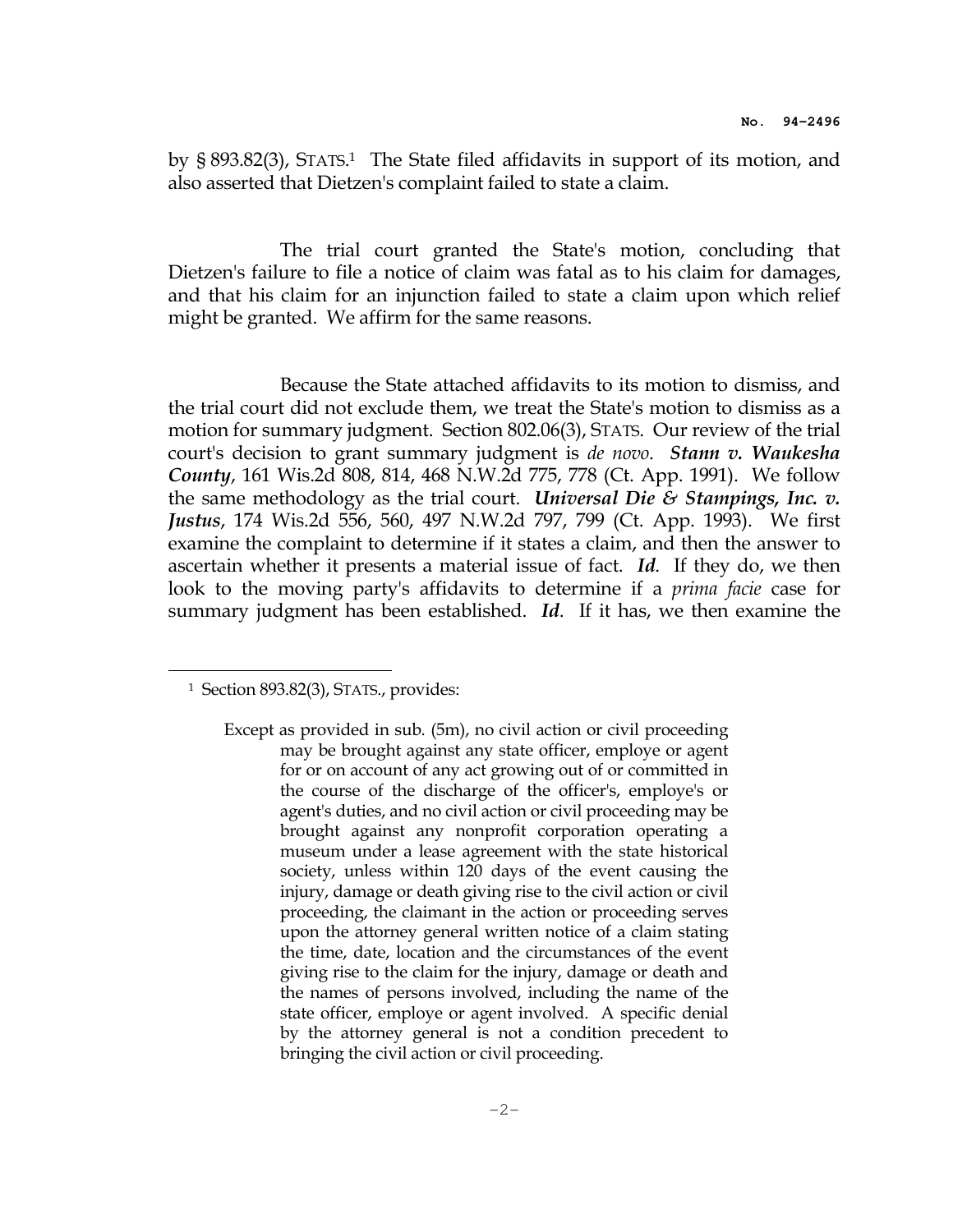opposing party's affidavits to determine whether there are any material facts in dispute which would entitle the opposing party to a trial. Id.

 Expansively construed, Dietzen's complaint asserts that he was fired without statutory authority. He also asserts that all defendants are state employees. But he fails to assert that he complied with § 893.82(3), STATS. Dietzen's failure to do so bars his right to bring an action for damages under state law. Casteel v. McCaughtry, 168 Wis.2d 758, 771, 484 N.W.2d 579, 584 (Ct. App. 1992), modified, 176 Wis.2d 571, 500 N.W.2d 277, cert. denied, 114 S. Ct. 327 (1993). Because our examination of Dietzen's complaint reveals that he has not stated a claim for damages, he fails the first step of summary judgment methodology. We conclude that the trial court correctly dismissed Dietzen's claim for damages.

 Dietzen also requests relief which can best be described as an injunction. He wants the trial court to order the defendants not to disseminate any document, record or other paper prepared during a review of his work performance. He also wants the defendants to be enjoined from maintaining records except in a manner authorized by the Department of Employment Relations (DER). He also asks that his co-workers be enjoined from reviewing his work performance and that all defendants be enjoined from using any document prepared which pertains to his work performance.

 Section 893.82(3), STATS., does not apply to claims for injunctive relief. Lewis v. Sullivan, 188 Wis.2d 157, 169, 524 N.W.2d 630, 634 (1994). We conclude that Dietzen's complaint states a claim. The State's answer denies that the defendants' actions were improper. Issue is joined.

 Insofar as Dietzen is seeking an injunction preventing his termination, his cause of action is moot. A case is moot when a determination is sought which, if rendered, could have no practical effect upon a then-existing controversy. State ex rel. McDonald v. Circuit Court, 100 Wis.2d 569, 572, 302 N.W.2d 462, 463 (1981). Dietzen has already been fired. Thus, we will not address his request for an injunction preventing his co-workers from reviewing his work. Nor will we address his request that the defendants be enjoined from internally using any document pertaining to his work performance.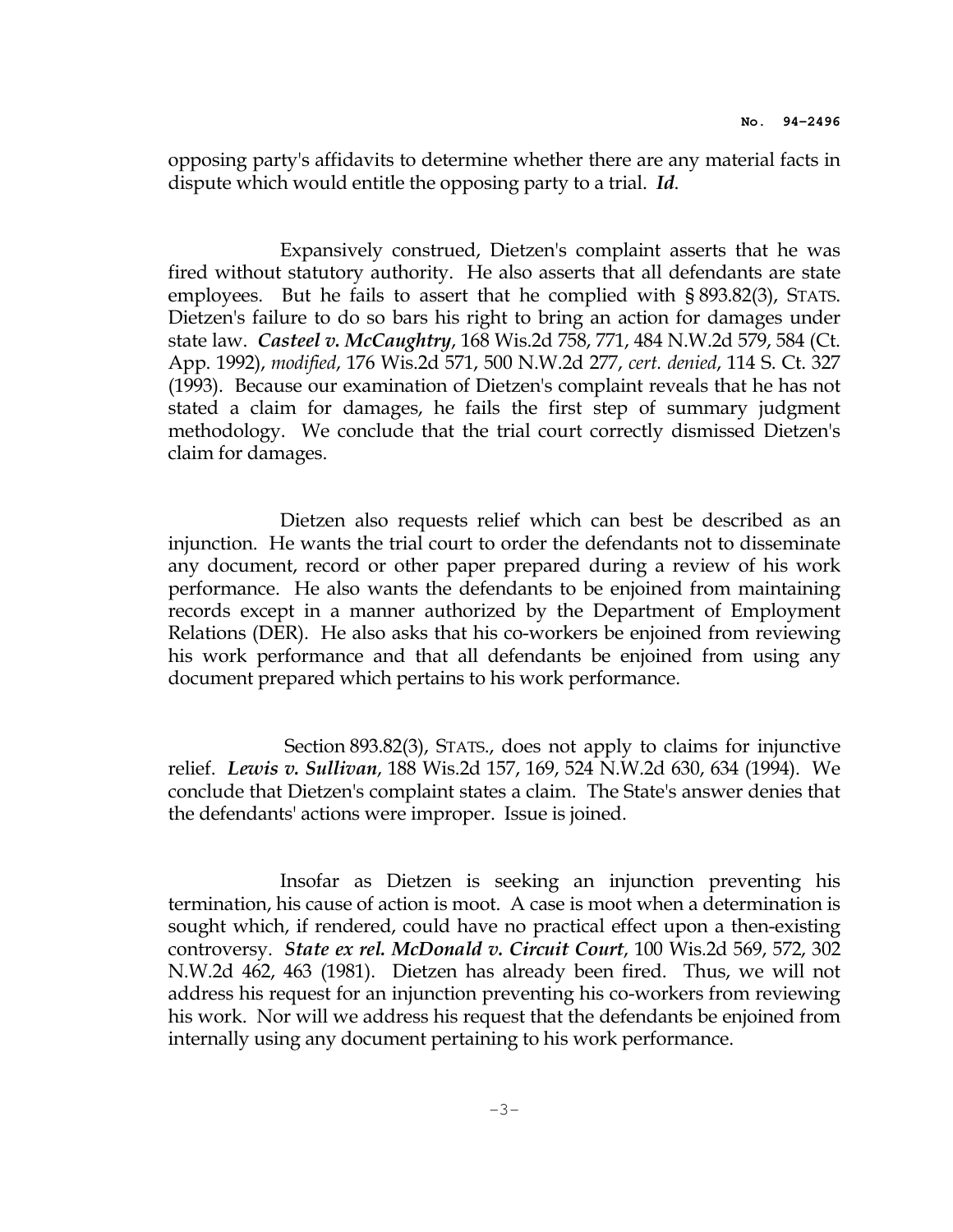Consequently, we are left with Dietzen's claim for an injunction to prevent the defendants from disseminating to the public documents prepared during their review of his work performance and for an injunction preventing the defendants from maintaining a system of records except as authorized by DER. Both of these requests are founded upon Dietzen's belief that DOR's use of an employee's peers to review his or her work is improper.

 We will address Dietzen's arguments concerning "peer review" serially. First, he argues that a DER Bulletin and a DOR policy directive do not authorize the use of peer review. But these documents are not of record. An appellate court cannot consider facts outside the record even though stated as such in the briefs. *Keplin v. Hardware Mut. Casualty Co.*, 24 Wis.2d 319, 326, 129 N.W.2d 321, 324 (1964). Nor do we consider the newspaper articles that Dietzen has cited as authority for his contention that peer review is a prohibited practice. Newspapers have no authority as law in Wisconsin.

 Next, Dietzen argues that the defendants were acting outside of their scope of employment. In this way, he hopes to avoid the § 893.82(3), STATS., requirement that he serve a notice of his claim on the attorney general. But the plaintiff in *Elm Park Iowa, Inc. v. Denniston,* 92 Wis.2d 723, 732, 286 N.W.2d 5, 9-10 (1979), made the same argument and we rejected it:

> A careful reading of the complaint necessitates the conclusion that all these acts of continuing conspiracy alleged were accomplished while D.R.& S. were working on an annual inspection of Elm Row in 1974. There are no other factual allegations in the complaint dealing with the acts of D.R.& S. other than the conclusion that the conspiracy continues from 1974 to date. Just because a complaint states that these "acts are beyond the scope of their employment and authorization" does not take a case beyond the notice of claim requirements .... This is especially true when the complaint alleges that the acts involved were done while making an annual inspection of Elm Row in 1974.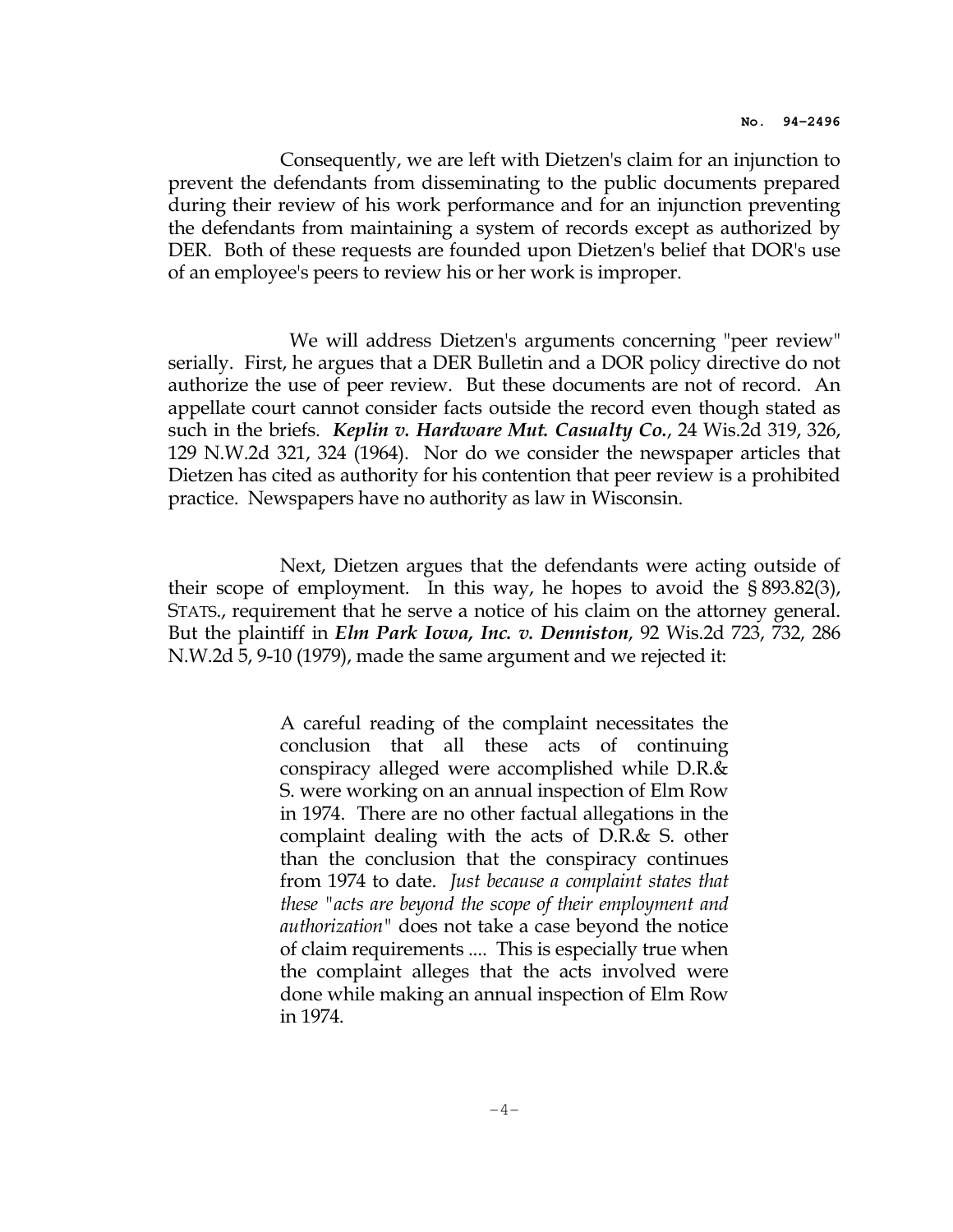## (Emphasis added.)

 Dietzen focuses on the part of § 893.82(3), STATS., requiring that the act be committed "in the course of" an employee's duties. But the statute also includes acts "growing out of" an employee's duties. Elm Park dictates that when we undertake a review of an assertion that an act is outside of an employee's duties, we are to look at the complaint to determine whether the acts alleged grew out of an employee's duties or were committed in the course of those duties. Section 893.82(3) is broad enough to include any act of an employee that arises from intentional tortious conduct. *Elm Park*, 92 Wis.2d at 734, 286 N.W.2d at 10.

 Dietzen's complaint asserts that the defendants were DOR employees. The relevant portions of the complaint allege that they took part in an extensive review of Dietzen's work performance. Dale J. Hutter directed the review and Michael D. Ray conducted it. Hutter, Gregg T. Frazier and Diane L. Hardt were DOR employees to whom Dietzen complained that personnel records were not being kept confidential. Hutter and Hardt rejected Dietzen's grievances.

We conclude, as we did in *Elm Park*, that the acts of which Dietzen complains were acts growing out of the defendants' duties. Hutter is alleged to be a revenue audit supervisor. The nature of a supervisor's work is to direct other employees. Dietzen asserts that Hutter supervised him in an improper way. But that allegedly improper behavior grew out of Hutter's duties. Dietzen also asserts that Ray allegedly reviewed Dietzen's work performance because Hutter told him to do so. It is absurd to contend that an employee has no duty to follow the instructions of his or her supervisor. Ray's acts grew out of his duties as dictated by Hutter.

 Frazier and Hardt allegedly did not respond to Dietzen's complaints. But inherent in Dietzen's assertion that they did nothing is the assumption that they were empowered or required to do something. Once we grant Dietzen that assumption, it inevitably follows that their failure to act grew out of their duties. And if they were not empowered or required to do something, then their failure to act is irrelevant.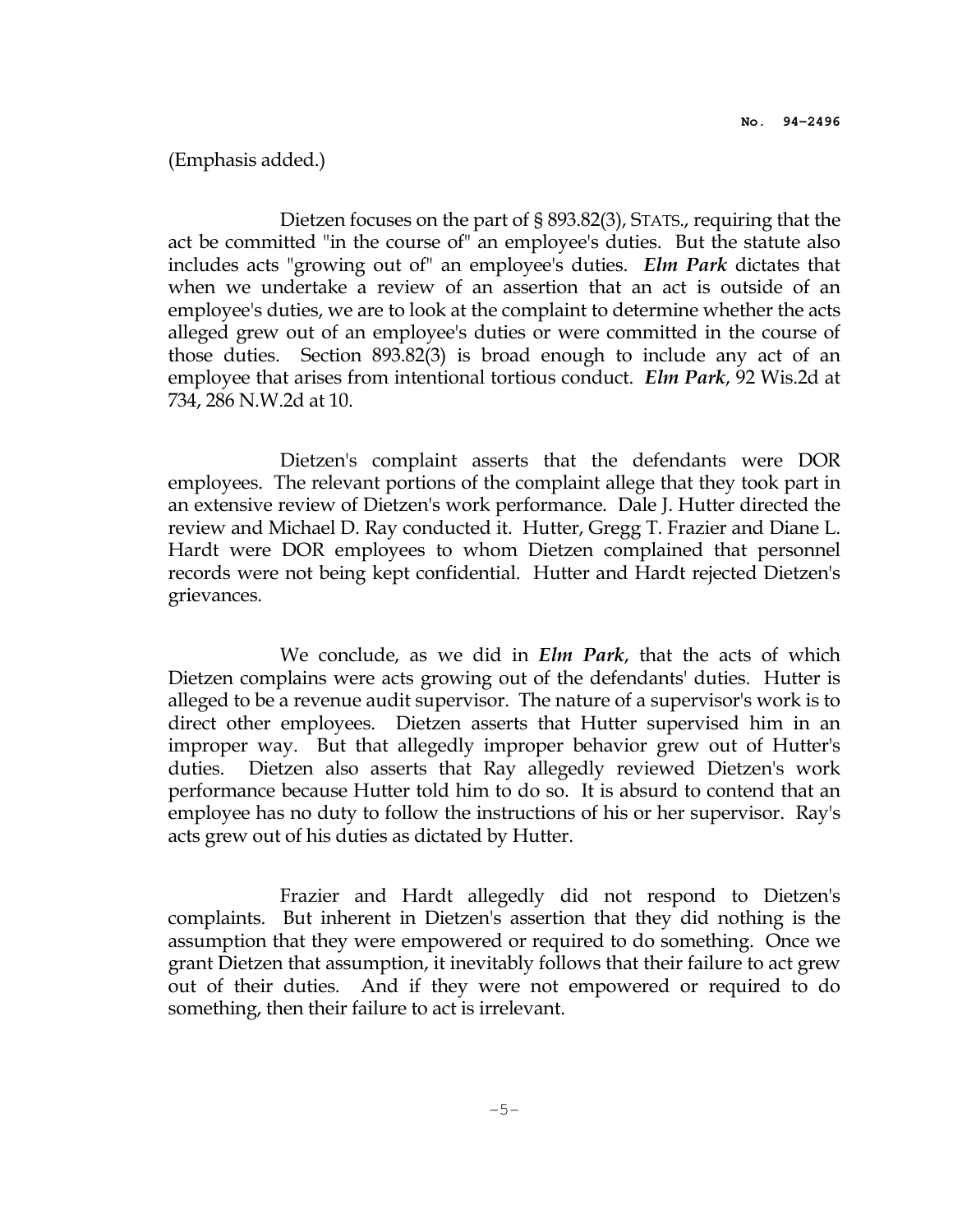Dietzen does not explain what Williamson did or failed to do. Consequently, we do not explore her asserted liability further.

 Next, Dietzen argues that peer reviews are inherently "prohibitive." The gist of this argument is that peer review damages a person's reputation. But we have explained that Dietzen's failure to comply with § 893.82(3), STATS., prevents him from recovering damages, and enjoining DOR from conducting further peer reviews of his work would be futile because Dietzen no longer works for DOR.

 Dietzen's next argument is that the Wisconsin Open Records Law, §§ 19.31-.39, STATS., prohibits the disclosure of his work performance records. The Open Records Law is designed to force government to reveal records, not to permit it to hide them. An exception to the open records law permits a record custodian to deny access to personnel files. Village of Butler v. Cohen, 163 Wis.2d 819, 831, 472 N.W.2d 579, 584 (1991). But permitting a custodian to deny access to a personnel file is a long way from requiring that a custodian must deny such access. Dietzen cites nothing in the Open Records Law which requires a custodian to deny access to personnel files. We fail to see how the development or making of a personnel file mandates the release of those files.

 Dietzen again asserts that the Open Records Law required that his personnel records be kept secret. But this time he couples that argument with an assertion that § 230.13(1)(c), STATS., requires that disciplinary records be kept secret. The legislature, however, has not required that these records be kept secret. Section 230.13(1)(c) reads in pertinent part:

> Except as provided in s. 103.13, the secretary and the administrator may keep records of the following personnel matters closed to the public: ....

(Emphasis added.)

 "May" is generally construed as permissive while "shall" is generally construed as mandatory especially when the word "shall" appears in close juxtaposition. Estate of Warner, 161 Wis.2d 644, 652, 468 N.W.2d 736, 739 (Ct. App. 1991). That is true in the instant case. Section 230.13(2), STATS., reads,